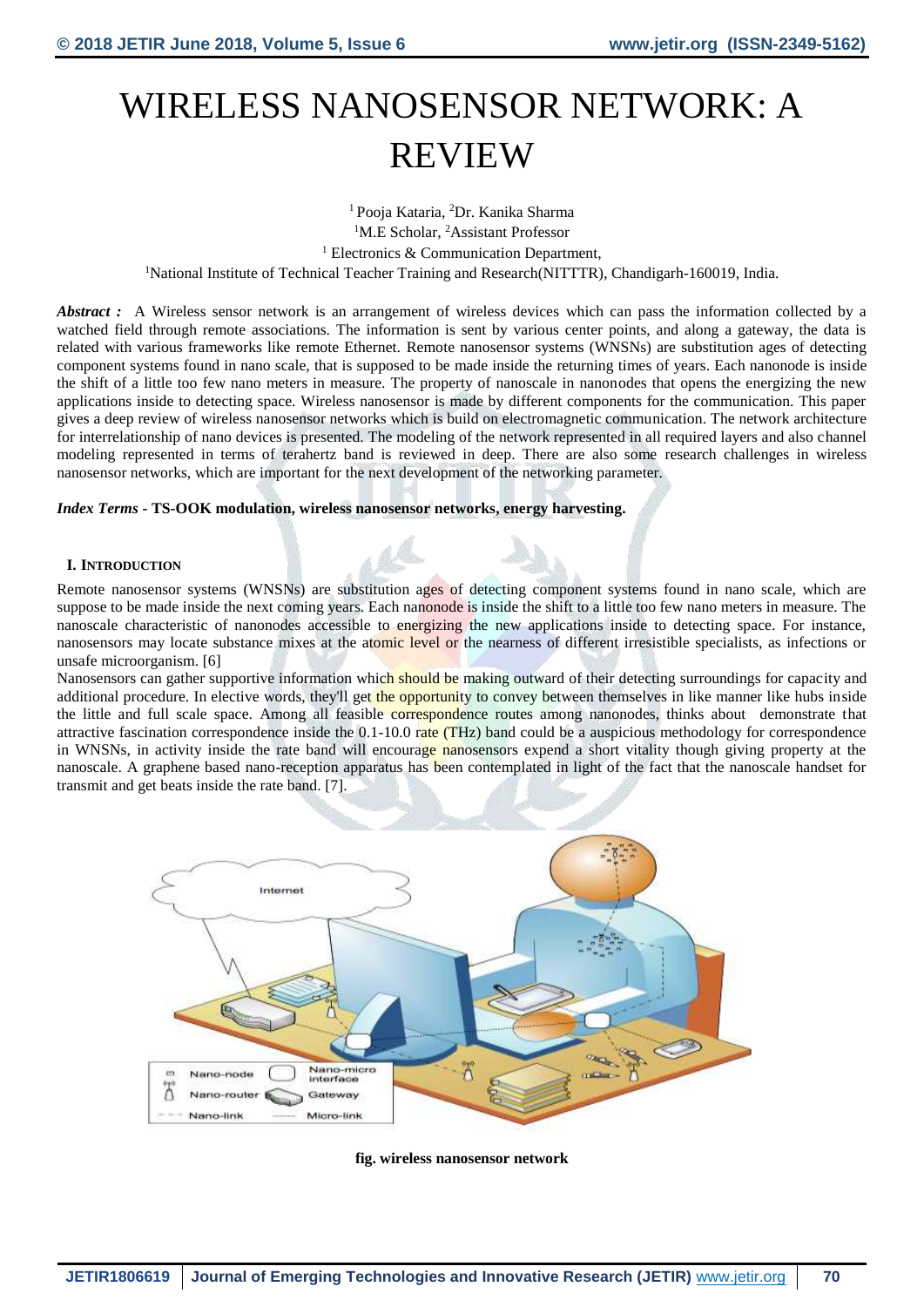# **II. ARCHUTECTURE OF NANONODE**

Wireless nanosensor is made by different components for the communication. These components are: nano nodes, nano Router, nano micro interface, gateways [8].

#### *(i) Nano nodes*

Nano hubs are little gadgets with constrained vitality, computational and capacity abilities. They are places into an objective territory for detecting and assembling the data from the environment. The extent of the WNSN is characterized by these nano hubs with the goal that they catch all relative data shape goal region. The execution of WNSN is given by the quantity of nano hubs which are utilized as a part of systems.

#### *(ii) Nano router*

The measure of Nano switch is bigger than that of nano hubs and has more assets then the last one. Nano switch can likewise control the conduct of nano hubs by trading extremely basic control orders. They gather and process the data from nano hubs and send data to nano-miniaturized scale interface through nano-joins.

#### *(iii) Nano-micro interface*

These can gather the data originating from nano switch to illuminate it to the miniaturized scale, and the other way around. Nano small scale interfaces gadgets can impart in the nano scale utilizing the nano correspondence strategy to utilize the correspondence worldview in ordinary interchanges arrange.

#### *(iv) Gateway*

Portals are those gadgets which empowers remote control of whole framework over the web. These are gadgets which gather the data from nano organizes and give these data to the remotely put screen along the web. Nano hubs, nano switch and nano smaller scale interface are might be immobile or mobile as per the applications.

## **III. LITERATURE REVIEW**

Massimiliano Pierobon et al. proposed the routing structure for the wireless nanosensor networks, to optimization of the energy harvesting to the suitable for the operation of the wireless nanosensor networks however, at the same time the throughput of the overall network is increasing. This framework is based on the Medium Access Control (MAC) Protocol for the combine throughput and lifetime optimization in wireless nanosensor networks. The paper conclude the evaluation for the multi-hop routing framework, the key parameter of this paper is to reduce energy consumption, the capacity of the network and the delay of each nanosensor of the wireless nanosensor networks.

Vishrant Rupani et al. has reviewed the wnsns which are basic building blocks of the electromagnetic communication. The author introduced the architecture for interconnection of nanodevices, modeling of the network in all the possible layer. The channel modeling is present in terms of the THz band. The author conclude that the energy is finite in the nanodevice ,therefore short weight channel codes are used to decrease the interface power and energy consumption therefore, network lifetime is increases.

Ayoub Oikhar et al. introduced the mechanism of flooding algorithm for routing in wireless nanosensor networks and then they compared with the counter-based and probabilistic based broadcasting mechanism. A new term is proposed in this paper called MANETs. This is the category of ad-hoc network in which location can be change and configured as itself on the circle. As MANETs are mobile in nature, therefore they use wireless connections so that they can connect various networks. The conclusion of this research paper was that the investigation from the range of transmission affects the performance of the EM-based broadcasting mechanism for nano communication.

Pedtem Johari et al. was proposed the link capacity maximization problem in wireless nanosensor networks given by that the devices and communications are independence in wireless nanosensor networks. In this paper the optimal data is in pocket size that maximize the link efficiency and initialized to holding devices, channel, link and physical layer particularities of WNSNs. The outcomes are presented to observe the effect on the packet size for the various error control techniques. The conclusion of this paper was to optimal packet size maximum to the link throughput in WNSNs that was observed for some various error control techniques, which includes EPC, FEC and ARQ. The analysis captured the particularities of THz band, nanodevice and their capacities of energy harvesting and data transmission.

Long Jun Huang et al. proposed the energy optimization algorithm for the communication in WNSNs and also introduced an energy model for the consumption of energy. In this the transmitter and receiver are presented the energy consumption. Since the receiver and transmitter are presented on the basis of optimal code-word length and optimal source-word length. Also a coding algorithm is presented is developed for the optimizations of energy problems and efficient energy coding scheme. The EOC will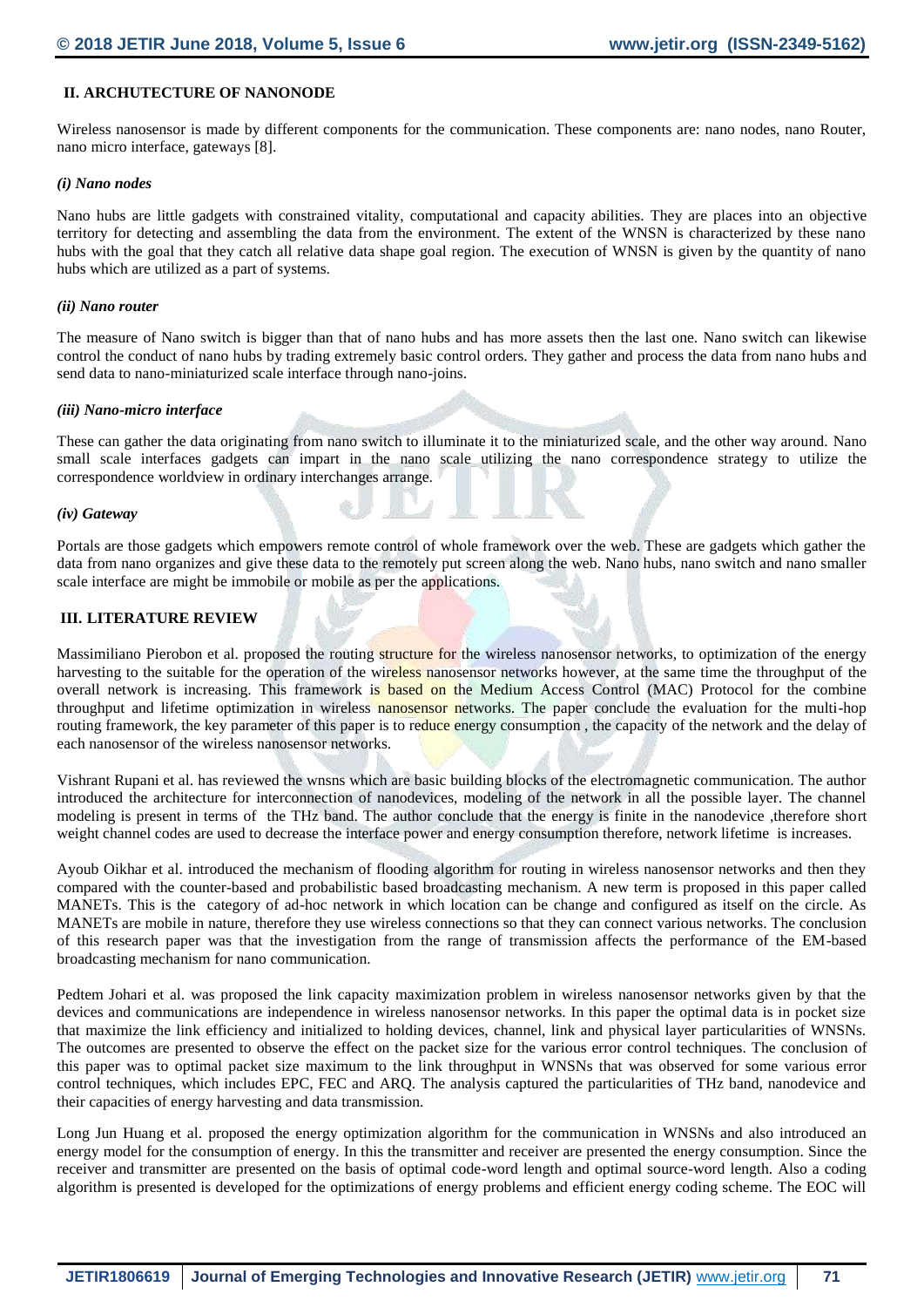compare with and AWD. The conclusion was that the code-word length of EOC which was greater than the source-word length, that was totally disimilar form NME and the result is better in terms of energy efficiency.

Amrita Afsharinejad et al. have discussed for the first THz band for the path loss model for a plant monitoring. A simplified plant structure model and also probability model for the successful transmission between the nanosensor and micro sensor. A receiver is install on the plant stem for interchange the information between nano sensor and micro sensor. Also the author addressed in order to the path loss model for THz communication. This paper concludes that the border for the path loss of the reference value , that depends upon the shape of the plant and the transmission structure, that can be use for the detection of threshold at the receiver.

Kai kai Chi et al. is focused on WNSNs use on off keying modulation which is used to minimize the energy transmission with respect to the minimization of average codeword weight. In this the author gives a integer non linear programming problem to build a prefix code which have small ACW in the condition of average codeword length therefore, transmission energy consumption is minimum will collect the large throughput than the preset value. Two cost effective algorithm that is known as binary tree based length decreasing (BT-LD) algorithm and binary tree based weight decreasing (BT-WD) were given to establishe a low ACW prefix free codes. The results of paper was when the preset threshold of average codeword length is small the 20% of energy consumption is reduced.

Kaikai Chi et al. are focused on an ON-OFF keying (OOK) modulator. By using this modulator the transmission energy is reduced when an actual low-weights with the low average codeword weight (AWC) source symbols with the various higher bits. To resolve this problem author design a code name as Fixed length Minimum-Communication-Energy (F-MCE) and variablelength minimum-communication-energy (V-MCE) code that were capable to reduced the energy consumption on the transmitter and receiver side in between the ends of two nodes in OOK based WNSNs. The result shows the MCE coding scheme which are efficient to overcome the overall energy consumption in wireless communication for WNSNs. The parameters which are depending on the amount of energy consumption per single bit transmission, symbol length, and energy consumption per bit demodulation, the gains of energy storing differ from few dozen of percent.

Eisa Zarepour et al. discussed about wireless nanoscale sensor networks which operates in terahertz band range from 0.1-10 THz. Energy efficiency, reliability and simplicity is the basic parameter to build a communication protocol network for WNSNs. A carrierless pulse based modulation is adopted because of its simplicity and energy efficiency. The author compare the four carrierless modulations, PPM, PAM, BPSK, and OOK in terms of WNSNs operates in THz band. Also find BPSK which is additionally typical in the terms of decoding logic on the receiver side. The conclusion was the OOK is a simple technique and the reliability performance is small when they compare it with BPSK. BPSK has larger energy efficiency and higher performance but to achieve these it needs complex transceiver rather than other schemes.

Hoa Tran-Dang et al. gives two ranging algorithm, which is based on hop counting method by which the author can estimate the location of each and every nanosensor and also find the distance between the nodes in the network. To transfer the information packet in all nodes and to count the number of hopes between the two nodes in a network, the flooding mechanism can b used. A second algorithm, which is based on cluster to reduce the problem of duplication of information packets and waste of energy consumption. The result of this paper is that if we calculate the dimension of a square then the counter counts the number of hops by counting the number of nodes placed between the two corners of the square.

Sefat Noor Orni et al. proposed cluster based single hop routing algorithm with an energy harvesting model. The proposed model also include two other algorithms: one is to form a cluster and another is to transmit the data from nanosensor to nano routers. The main goal was this paper to invite a decentralize a hop cluster based routing algorithm which is designed with energy harvesting model by improvising prevailing mechanism. The conclusion was the paper that an en efficient energy harvesting algorithm and also develop a routing algorithm for the energy harvesting.

Josep Miquel jornet et al. introduced an energy model for self- powered nanosensor motes. The purpose was this model to define a relation between the energy harvesting process and the energy consumption. Energy harvesting process is recognize in piezoelectric nano generator which develop a model for reproduce the experimental data. The motes in the communication are operating in terahertz band (0.1-10 THz). An energy model was presented for capturing the dynamic behavior of total network traffic and the multiuser interface. The result was the author develops a framework to explore the influence of the packet size and retransmission policy from one end to other packet delay and the throughput of WNSNs.

Murat Kocaoglu and Ozgur B.Akan proposed a modulation technique and a minimum energy scheme (MEC) to get efficient energy in WNSNs. For minimizing the energy MEC maintains a suitable code distance which helps to provide reliability to the network. If the source set number is smaller than the inverse of the symbol error probability then the codewords can be decoded ideally for large code distance with the help of MEC which is shown analytically. The OOK modulation is used to generate the minimum average codeword energy. By using the properties of THz channel they proposed multi carrier scheme for wireless nanosensor communications. The outcomes of the paper were around MEC which satisfies a mimimum Hamming distance for reliability.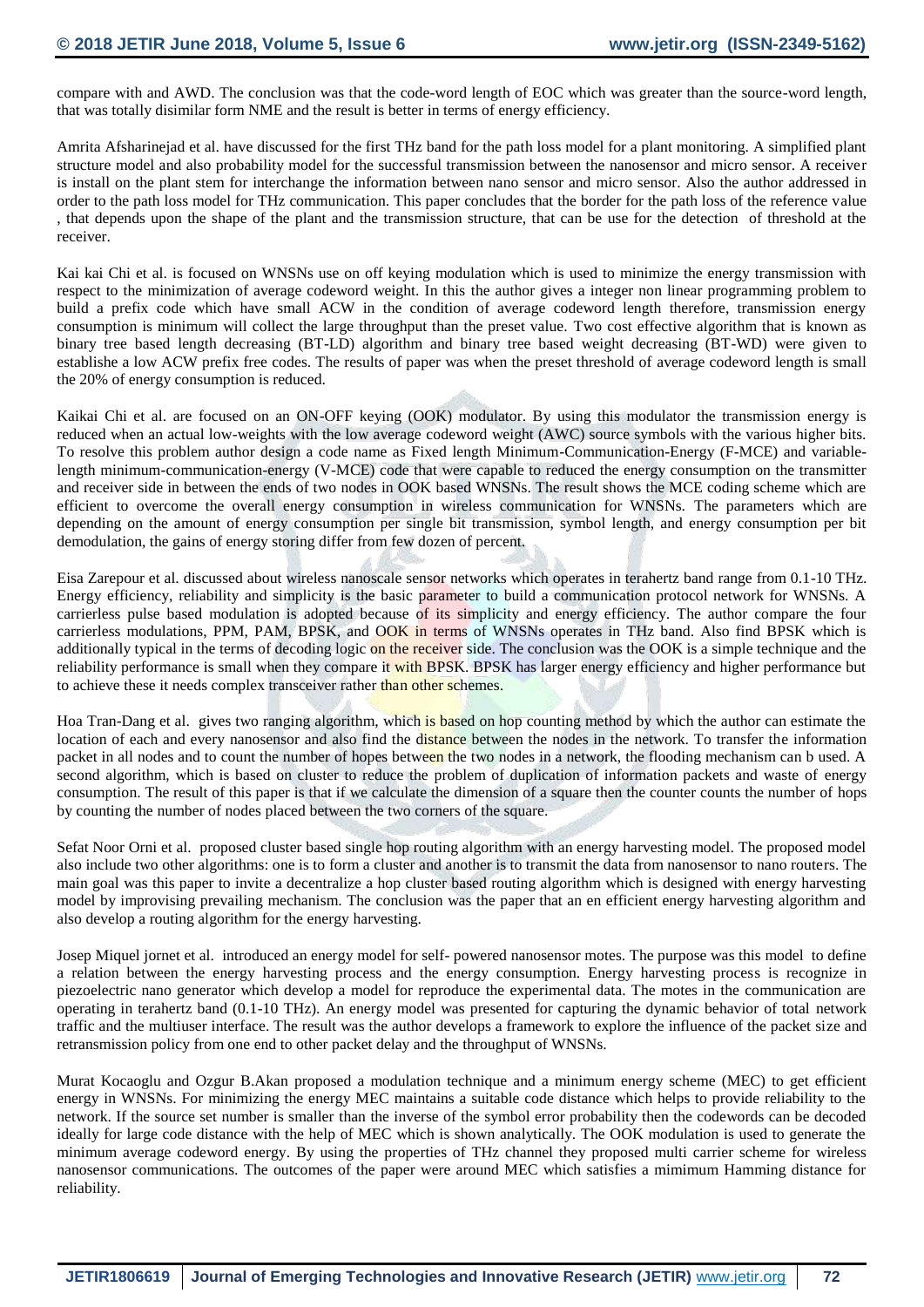Shahram Mohrekesh and Michele C.Weigle introduced the different parameter of energy consumption in pulse-based wnsns which converts the energy harvesting to the supply energy. The author calculate the effects of repetition, packet size and code weight on the optimization problems. This model validate the ideal energy consumption design in theWNSNs. The outcome of this paper gives the optimum energy consumptions when the QoS requirements are complete which are delay and transmission reliability.

Josep Miqel Jornet and Ian F. Akyildz proposed a mechanism for reduce then interference in the Pulse-based nanonetworks. It wass shown by choosing an appropriate the weights of the code, rather than using the channel codes for detecting and correcting the transmission errors. The performance scheme provides reduction in overall interface and information rate in terms of both analytically and numerically. The terahertz band is used for the pulse based communication. A statistically model which provide impulsive interface generated by a Poisson field of nanomechanics operate on TS-OOK modulation. The outcomes of the paper was that, when the low weight channel code are used then overall interface should be reduced.

Ian F. Akyildiz et al. provides a deep knowledge of terahertz Band (0.1-10 THz) communication, which is the basic technology for boost up speed of wireless communication. The device designed and developed for challenges in THz band are reviewed. There are so many challenges in the paper like, capacity analysis, modulation scheme, propagation modeling and physical and link layer solution. Terahertz band is new boundary in the area of research. Terahertz band also validates the different networking schemes at the nanoscale level, such as wireless nanosensor networks. The outcomes of the paper were terahertz band technology from the device perspective.

## **IV. RESEARCH CHALLENGES IN WNSNs**

Here are various challenges in wireless nanosensor networks and given below:

- The big challenge to the researchers is the communication between nano devices and it may be reduce to adopting the good communication strategy, channel type and routing technique.
- Nanosensor has less amount of energy, therefore energy harvesting and consumption is big concern in WNSNs.
- Since the number of nanonodes differs, PLR (Packet Loss Ratio) and packet delay have individual performance. So the size of the network is also affecting the network efficiency.

## **V. CONCLUSION**

The area of applied science is in previous stage of analysis. There is great distance to travel for analysis in numerous area of applied science. Energy is proscribed for the nanodevice thus for low weight channel codes are accustomed scale back the interference power and energy consumption, thus period of the network is will increase. Thanks to energy parameters and size of the network it's useful to acquire communication strategy that's supported short pulses and therefore the info capacity of the network for each single user and multi user are offers the thought of the capability of the network. There are various analysis challenges before researchers which incorporate with size of the network, channel modeling, efficient MAC protocol and routing algorithmic rule, energy harvest and consumption. These challenges before the researchers require a attentive analysis and analysis of the network for different applications altogether areas.

#### **VI. ACKNOWLEDGEMENT**

We would like to thank Director and Head of Electronics and Communication Engineering Department, National Institute of Technical Teacher's Training and Research, Chandigarh, India for their support and inspiration. Also thankful to Dr. Kanika Sharma for her guidance and inspiration.

## **REFERENCES**

.

- **[1]** Oladayo O. Olakanmi, Adama Pamela, Abbas Ashraf. 2017. A Review on Secure Routing Protocols for Wireless Sensor Networks. Journal of Sensors, Wireless Communications and Control, 7(2): 79 – 92.
- **[2]** Amit Rathee, Randeep Singh, Abhishilpa Nandini. 2016. wireless sensor network- challenges and possibilities. International Journal of computer Applications,140(2).
- **[3]** Prashant Tiwari , Varun Prakash Saxena, Raj Gaurav Mishra , Devendra Bhavsar. 2015. Wireless Sensor Networks: Introduction, Advantages, Applications and Research Challenges. International Journal of Technology Innovations and Research,14.
- **[4]** Edwin Prem Kumar Gilbert, Baskaran Kaliaperumal, and Elijah Blessing Rajsingh. 2012. Research Issues in Wireless Sensor Network Applications: A Survey. International Journal of Information and Electronics Engineering,2(5).